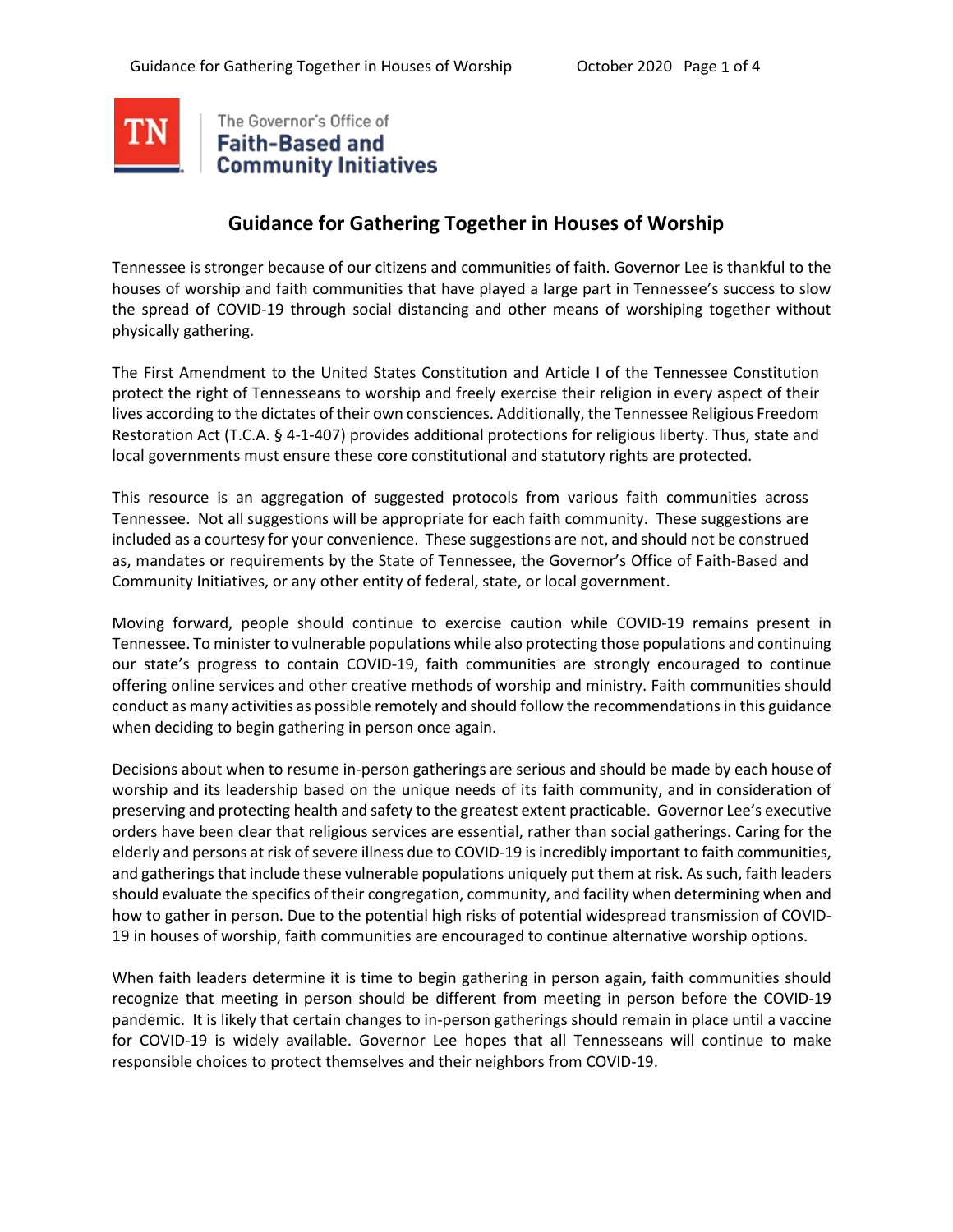Here are some guidelines for your faith community as you determine when and how to offer in-person gatherings:

- 1. Evaluate how you can provide for your congregation spiritually and emotionally, while continuing to protect populations at risk of severe illness from COVID-19 and reduce the spread of COVID-19.
- 2. Wear face coverings. Social distance by staying 6 feet away from others. Consult the CDC guidelines and guidance from your local health officials to determine the risks of gathering in person. This should include thinking about the percentage of your community classified as at-risk of severe illness due to COVID-19, how conducive your facility is to allowing social distancing, the size of your community, and more.
- 3. A phased approach to resuming in-person gatherings is recommended. Populations at increased risk of severe illness from COVID-19 (older persons or persons with [certain underlying medical](https://www.cdc.gov/coronavirus/2019-ncov/need-extra-precautions/people-with-medical-conditions.html)  [conditions\)](https://www.cdc.gov/coronavirus/2019-ncov/need-extra-precautions/people-with-medical-conditions.html) should not gather in person until a later time. Children's activities/nursery programs should follow applicable child care guidance: [https://www.tn.gov/content/dam/tn/human](https://www.tn.gov/content/dam/tn/human-services/documents/Guidance%20for%20Child%20Care%20Providers.pdf)[services/documents/Guidance%20for%20Child%20Care%20Providers.pdf.](https://www.tn.gov/content/dam/tn/human-services/documents/Guidance%20for%20Child%20Care%20Providers.pdf) Consider solutions to minimize close personal contact that may have been part of prior services, such as handshakes or sharing food and drink.
- 4. As the phased approach begins, limit the size of attendance in your sanctuary and other confined spaces to create seating arrangements that provide at least 6-foot distancing between household units. While no specific capacity percentage is being recommended, take into account factors such as facility capacity and physical characteristics, type of activity involved, and location (indoor vs. outdoor) to properly assess risk and exercise good faith judgment in maintaining appropriate social distancing for each unique situation. Doing so will enable full compliance with CDC recommendations for social distancing, hand hygiene, and proper ventilation. Over time, as Tennessee continues to see the successful containment of COVID-19, it may be appropriate to gradually increase capacity.
- 5. Encourage members of your community to stay at home if they are symptomatic, have a fever, have been in close contact with someone who has tested positive.
- 6. If you learn that a member of your congregation has tested positive for COVID-19, consult CDC guidelines and local health department recommendations to determine whether you should immediately cease in-person gatherings, close for additional cleaning, or otherwise change your protocols.
- 7. Stay informed of updated safety protocols and recommendations as the COVID-19 situation in your community develops.

## **Leadership**

Leading well through this time of uncertainty is essential; involve your leadership team to creatively and safely navigate this time of transition. There will naturally be new ministry opportunities to develop, and some prior ministry programs may change drastically.

- 1. Communicate to your congregation the steps you are taking to maintain clean and safe conditions on campus and to deliver relevant ministries safely.
- 2. Extend the good habits your community has embraced since the start of the COVID-19 pandemic, such as pastoral care through small groups and digital communication and look for opportunities to adopt additional best practices.
- 3. Evaluate which practices are inappropriate to continue while COVID-19 remains a threat.
- 4. Require a COVID-19 symptom check on all staff and volunteers.
	- A. Screen all staff and volunteers for COVID-19 symptoms before services with the following questions:
		- Have you been in close contact with a case of COVID-19?
		- Are you experiencing a cough, shortness of breath, or sore throat?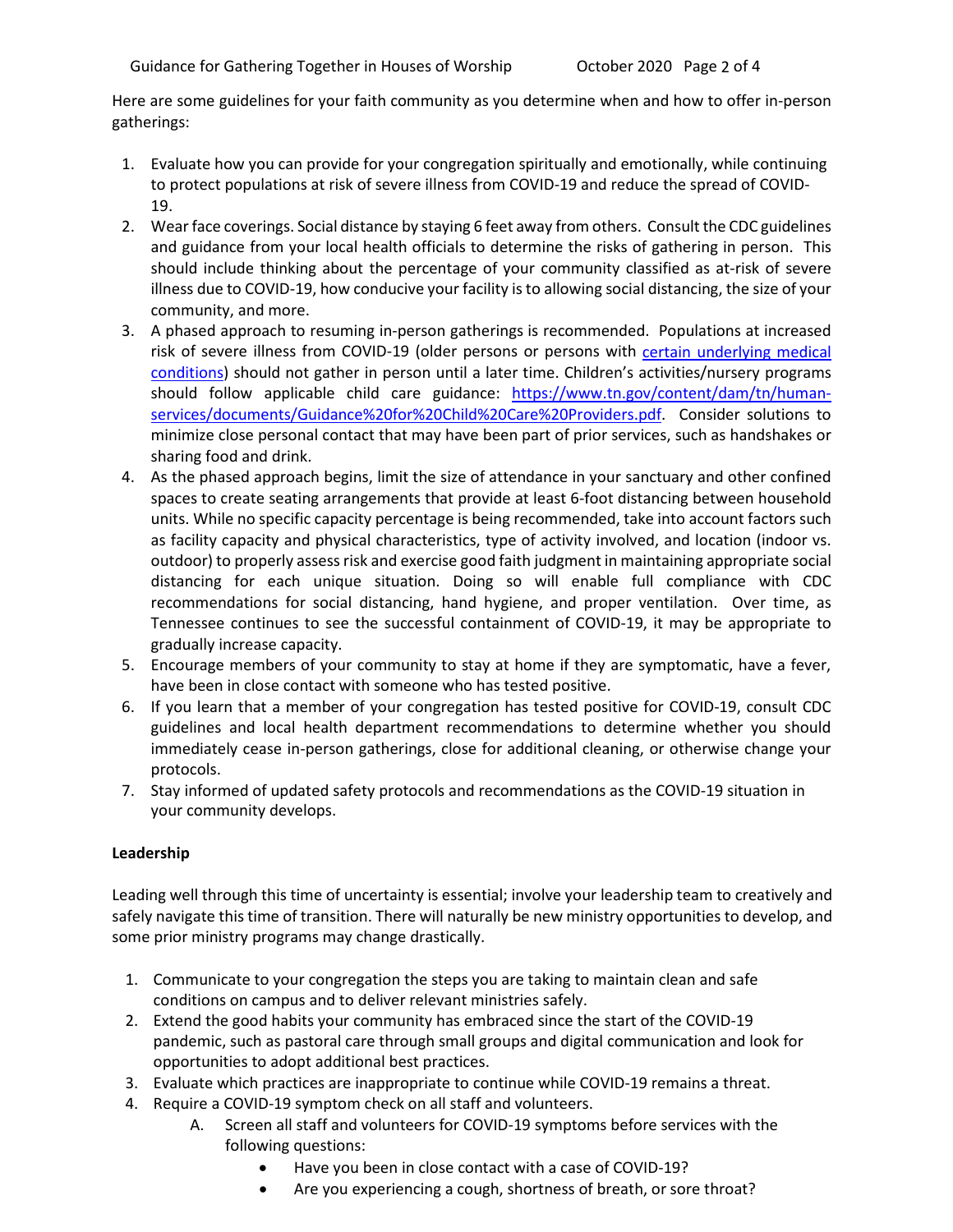- Have you had a fever in the last 48 hours?
- Have you had new loss of taste or smell?
- Have you had vomiting or diarrhea in the last 24 hours?
- B. Temperature screening for staff and volunteers before services:
	- Take temperatures on site with a no-touch thermometer each day upon arrival or request that temperatures be taken before arriving. Normal temperature should not exceed 100.4 degrees Fahrenheit.
- C. Direct any staff member or volunteer who exhibits COVID-19 symptoms (i.e., answers yes to any of the screening questions or who is running a fever) to leave the premises immediately and seek medical care and/or COVID-19 testing, per CDC guidelines. Employers should maintain the confidentiality of this health information.
- 5. Plan for potential COVID-19 cases**,** and cooperate with local health department (e.g., monitor and trace COVID-19 cases, deep clean facilities)

## **Prepare Your House of Worship**

- 1. Prepare your facility for in-person worship and gathering. Walk your campus with fresh eyes regarding upkeep and cleanliness. Invite medical professionals to help develop best practices related to the health of your congregation.
- 2. Take steps to ensure that all mechanical and water systems are properly functioning and safe to use after a prolonged facility shutdown (for example, to minimize the risk of Legionnaires' [disease\)](https://www.cdc.gov/legionella/about/index.html).

#### **Cleaning/Disinfection**

Implement new protocols to reduce the spread of the virus.

- 1. Mitigate exposure by implementing social distancing guidelines Stay at least 6 feet from other people, don't hug or shake hands, and follow other CDC guidelines [\(https://www.cdc.gov/coronavirus/2019-ncov/prevent-getting-sick/social-distancing.html\).](https://www.cdc.gov/coronavirus/2019-ncov/prevent-getting-sick/social-distancing.html)
- 2. Implement cleaning and disinfection practices, according to CDC guidelines [\(https://www.cdc.gov/coronavirus/2019-ncov/community/disinfecting-building](https://www.cdc.gov/coronavirus/2019-ncov/community/disinfecting-building-facility.html)[facility.html\).](https://www.cdc.gov/coronavirus/2019-ncov/community/disinfecting-building-facility.html)
- 3. Disinfect shared resources after each use, and disinfect all high-traffic/high-touch areas (restrooms, doorknobs, counters, microphones, seats, etc.)
- 4. Use a clearly designated entrance and a separate clearly designated exit to maintain social distancing. Put up signage to direct pedestrian flow through the facility.
- 5. Ensure that ventilation systems operate properly and, where possible, increase circulation of outdoor air by opening windows and doors, using fans, etc. Do not open windows and doors if doing so would violate local ordinances or pose a safety risk to children using the facility.

Communicate with members of your faith community (flyers, e-mail, social media) about steps you're taking to prepare the house of worship for their arrival and ways the in-person gathering will be different. Remind them of social distancing protocols. Be mindful of the diverse health needs of other members. **Remind people who are sick or have been exposed to not attend in-person gatherings and participate virtually instead.**

#### **Logistics**

Modify the logistics of in-person gatherings to promote social distancing.

1. We recommend returning to in-person gatherings in phases for your in-person ministries. Communicate with populations at increased risk of severe illness from COVID-19 and families